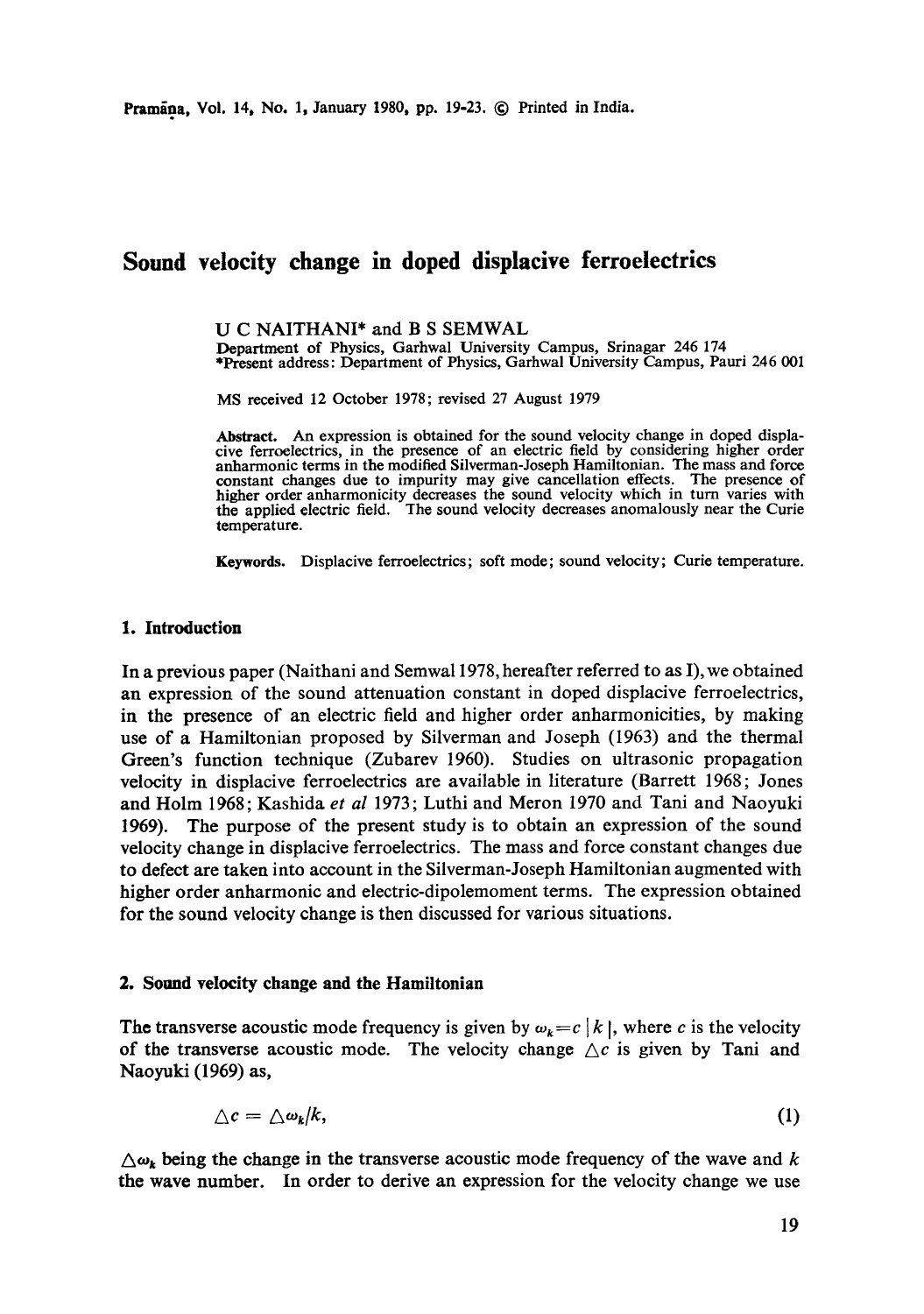#### 20 *U C Naithani and B S Semwal*

the modified Silverman-Joseph Hamiltonian for the doped displacive ferroelectrics in the presence of an external electric field. We take into account the mass and force constant changes between an impure atom and host lattice atoms, neglecting the impurity-impurity interactions in the Hamiltonian.

### **3. Green's functions and the expression of** the velocity **change**

The retarded double-time thermal Green's function (Zubarev 1960) is used for the acoustic phonon. The equation of motion of  $G(\omega)$  using  $H_T$  as also the response function Green's function, etc. are taken from our earlier calculations (Naithani and Semwal 1978). The response function  $P(\omega)$  is evaluated in successive approximation. The higher order Green's functions are evaluated with the help of zeroth order renormalised Hamiltonian. Substituting the values of the Green's functions, the expression for the real part of the response function is given by,

$$
\triangle_{\mathbf{k}}(\omega) = [\triangle_{1}(\omega) + \triangle_{2}(\omega) + \triangle_{3}(\omega) + \ldots + \triangle_{10}(\omega)], \qquad (2)
$$

Here  $\triangle_i$ ,  $s(\omega)(i=1, 2, \ldots)$  are the real parts of the Green's functions and with the help of  $H_{\text{ren}}^0$  the values of  $\Delta_i$ ,  $s(\omega)$  are given by

$$
\Delta_1(\omega) = |D(-k_a, 0)|^2 2\Omega/(\omega^2 - \Omega^2), \qquad (3a)
$$

$$
\triangle_2(\omega) = - \mid C(-k_a, 0) \mid^2 2\Omega/(\omega^2 - \Omega^2), \tag{3b}
$$

$$
\triangle_3(\omega) = |D(-k, k_1^o)|^2 2\omega_{k_1}^o/(\omega^2 - \omega_{k_1}^{o2}), \qquad (3c)
$$

$$
\triangle_4(\omega) = | C(-k, k_1^o) |^2 2\omega_{k_1}^o/(\omega^2 - \omega_{k_1}^{o2}), \tag{3d}
$$

$$
\triangle_5(\omega) = E^2 \left[ 4g^2 \, \middle| \, F(k) \, \middle| \, \frac{2 + |A(k)|^2}{2} \, 2\omega_k^o / (\omega^2 - \omega_k^{o2}), \right] \tag{3e}
$$

$$
\triangle_6(\omega) = |F(k)|^2 \delta'(\omega_k^o/\widetilde{\omega}_k^o) \sum_{\pm} (N_0^o \pm \widetilde{N}_k^o) \frac{(\Omega \pm \widetilde{\omega}_k^o)}{\omega^2 - (\Omega \pm \widetilde{\omega}_k^o)^2},
$$
(3f)

$$
\triangle_7(\omega) = |\beta^a(k)|^2 \delta(\omega_k^a/\tilde{\omega}_k^a) \left[ (1 + N_0^{o2} + 2N_0^o \tilde{N}_k^a) \frac{(2\Omega + \tilde{\omega}_k^a)}{\omega^2 - (2\Omega + \tilde{\omega}_k^a)^2} \right] - (1 - N_0^{o2}) \frac{\tilde{\omega}_k^a}{\omega^2 - (\tilde{\omega}_k^a)^2},
$$
(3g)

$$
\triangle_{8}(\omega) = E^{2} \left[ 16g^{2} \sum_{k_{1}k_{2}} |\Phi(-k, k_{1}, k_{2})|^{2} + 4 \sum_{k_{1}k_{2}} |C'(-k, k_{1}, k_{2})|^{2} \right]
$$
  

$$
\delta'(\omega_{k_{1}}^{o} \omega_{k_{1}}^{a} / \tilde{\omega}_{k_{1}}^{o} \tilde{\omega}_{k_{2}}^{a}) \sum_{\pm} (\tilde{N}_{k_{1}}^{o} \pm \tilde{N}_{k_{2}}^{a}) \frac{(\tilde{\omega}_{k_{1}}^{o} \pm \tilde{\omega}_{k_{2}}^{a})}{\omega^{2} - (\tilde{\omega}_{k_{1}}^{o} \pm \tilde{\omega}_{k_{2}}^{a})^{2}},
$$
(3h)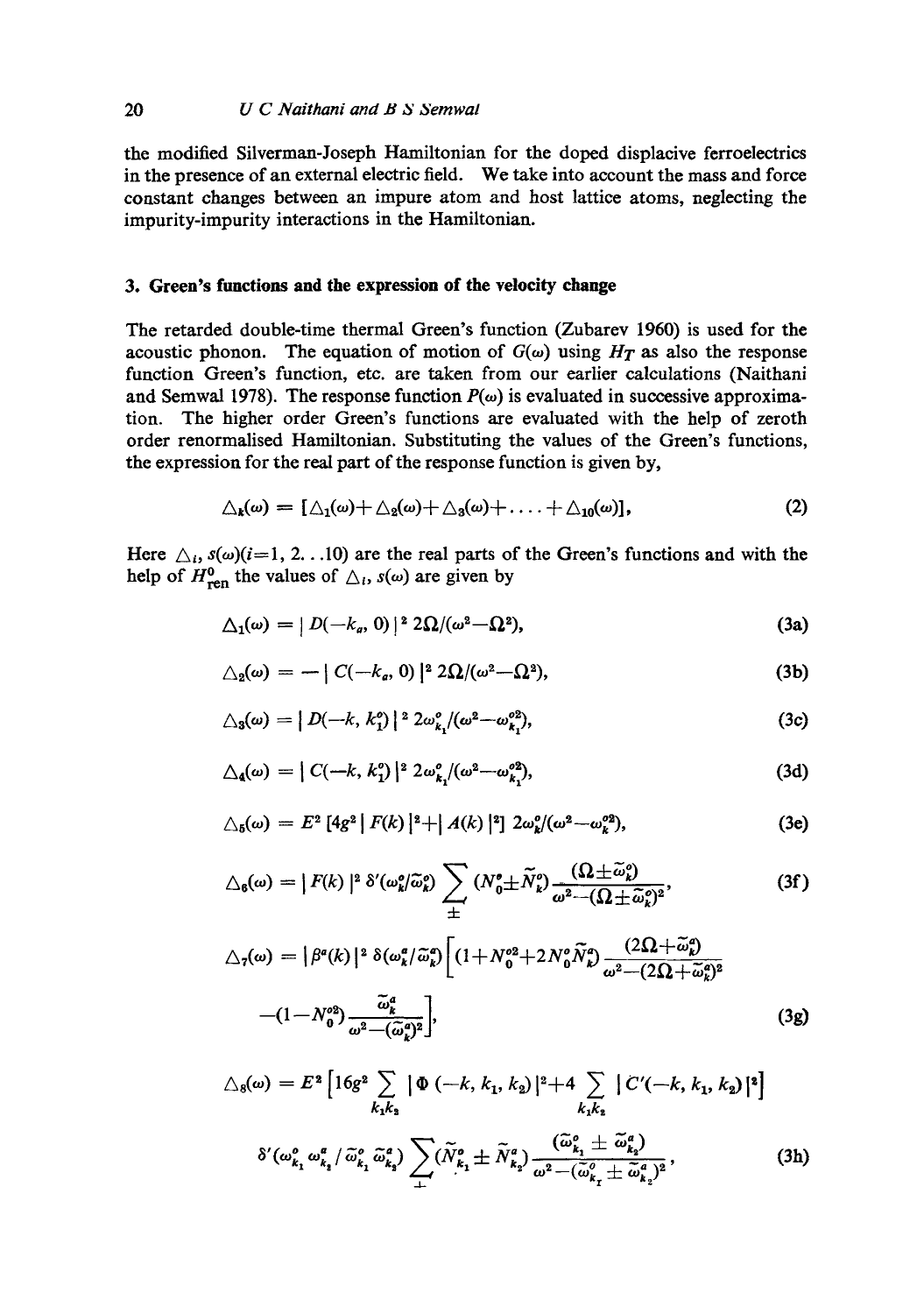$$
\triangle_{\mathfrak{s}}(\omega) = E^2 \left[ 64g^2 \left| \beta^a(k) \right|^2 + 4 \left| B^a(k) \right|^2 \right] \delta'(\omega_k^a/\widetilde{\omega}_k^a)
$$

$$
\sum_{\pm} (\widetilde{N}_k^a \pm N_0^a) \frac{(\Omega \pm \widetilde{\omega}_k^a)}{\omega^2 - (\Omega \pm \widetilde{\omega}_k^a)^2}, \tag{3i}
$$

and 
$$
\triangle_{10}(\omega) = \sum_{k_1,k_2} |\Phi(-k, k_1, k_2)|^2 (2\delta) \left(\frac{\omega_{k_1}^o \omega_{k_2}^o}{\tilde{\omega}_{k_1}^o \tilde{\omega}_{k_2}^o}\right)
$$
  

$$
\left\{ (1+N_0^o \tilde{N}_{k_1}^o+N_0^o N_{k_2}^o+\tilde{N}_{k_1}^o N_{k_2}^o \frac{(\Omega+\tilde{\omega}_{k_1}^o+\tilde{\omega}_{k_2}^o)}{\omega^2-(\Omega+\tilde{\omega}_{k_1}^o+\tilde{\omega}_{k_2}^o)^2} + (1-N_0^o \tilde{N}_1^o+N_0^o \tilde{N}_1^o-\tilde{N}_1^o \tilde{N}_1^o) \frac{(\Omega-\tilde{\omega}_{k_1}^o-\tilde{\omega}_{k_2}^o)}{(\Omega-\tilde{\omega}_{k_1}^o-\tilde{\omega}_{k_2}^o)^2} \right\}
$$
(3i)

$$
+ (1 - N_0^o \widetilde{N}_{k_1}^o + N_0^o \widetilde{N}_{k_2}^o - \widetilde{N}_{k_1}^o \widetilde{N}_{k_2}^o) \frac{(\Delta Z - \omega_{k_1} \cdots \omega_{k_s})}{\omega^2 - (\Omega - \widetilde{\omega}_{k_1}^o - \widetilde{\omega}_{k_s}^o)^2} \left\},
$$
(3j)

$$
\delta' = \delta_{k_1 - k_1'} \delta_{k_2 - k_2'} + \delta_{k_1 - k_2'} \delta_{k_2 - k_1'} \tag{3k}
$$

$$
\delta = (\delta_{123} + \delta_{213} + \delta_{321}),
$$

with 
$$
\delta_{123} = \delta_{k_1 - k_1'} (\delta_{k_2 - k_2'} \delta_{k_3 - k_3'} + \delta_{k_2 - k_3'} \delta_{k_3 - k_3'}),
$$
 (31)

$$
\widetilde{N}_{k}^{\lambda} = (\omega_{k}^{\lambda}/\widetilde{\omega}_{k}^{\lambda}) \cot h \ (\hbar \ \omega_{k}^{\lambda}/2 \ k_{B} \ T), \tag{3m}
$$

and 
$$
N_0^o = \cot h \left( \hbar \Omega/2 k_B T \right).
$$
 (3n)

In equation (3n),  $\Omega$  is the effective frequency of the soft mode. (see equation (26) of I) The ultrasonic frequencies  $\omega$  will be smaller than the Cochran mode frequency  $\Omega$  in cubic ferroelectrics. Therefore, in the limit  $\omega \ll \Omega$ ,  $\Delta_k(\omega)$  given by (3) will be negative. Since we are interested in the anomalous behaviour of sound velocity change near the Curie temperature, we approximate  $\Omega \propto (T-T_c)^{1/2}$ . However the presence of defects and electric field will change the Curie temperature.  $T_c$  is the temperature at which the optic mode frequency goes to zero, and not the actual transition temperature  $T_0$  of the crystal.

In the present problem the change in transverse acoustic mode frequency of the wave can be written as,

$$
\triangle \omega_{k} = \tilde{\tilde{\omega}}_{k}^{a} - \omega_{k}^{a}, \qquad (4)
$$

where the renormalised frequency  $\tilde{\tilde{\omega}}_k^a$  is given by,

$$
\widetilde{\tilde{\omega}} = \widetilde{\omega}_{k}^{a} + 2 \beta^{a} \left( -k \right) \left\langle A_{0}^{o}; A_{0}^{o} \right\rangle + \Delta_{k} \left( \omega \right), \tag{4a}
$$

with  $\tilde{\omega}_k^a = \omega_k^a + 2 D(-k, k_1^a) + 2 C(-k, k_1^a)$ 

$$
+ 8 g2 E2 \betaa (-k) - 4 g E2 Ba (-k), \qquad (4b)
$$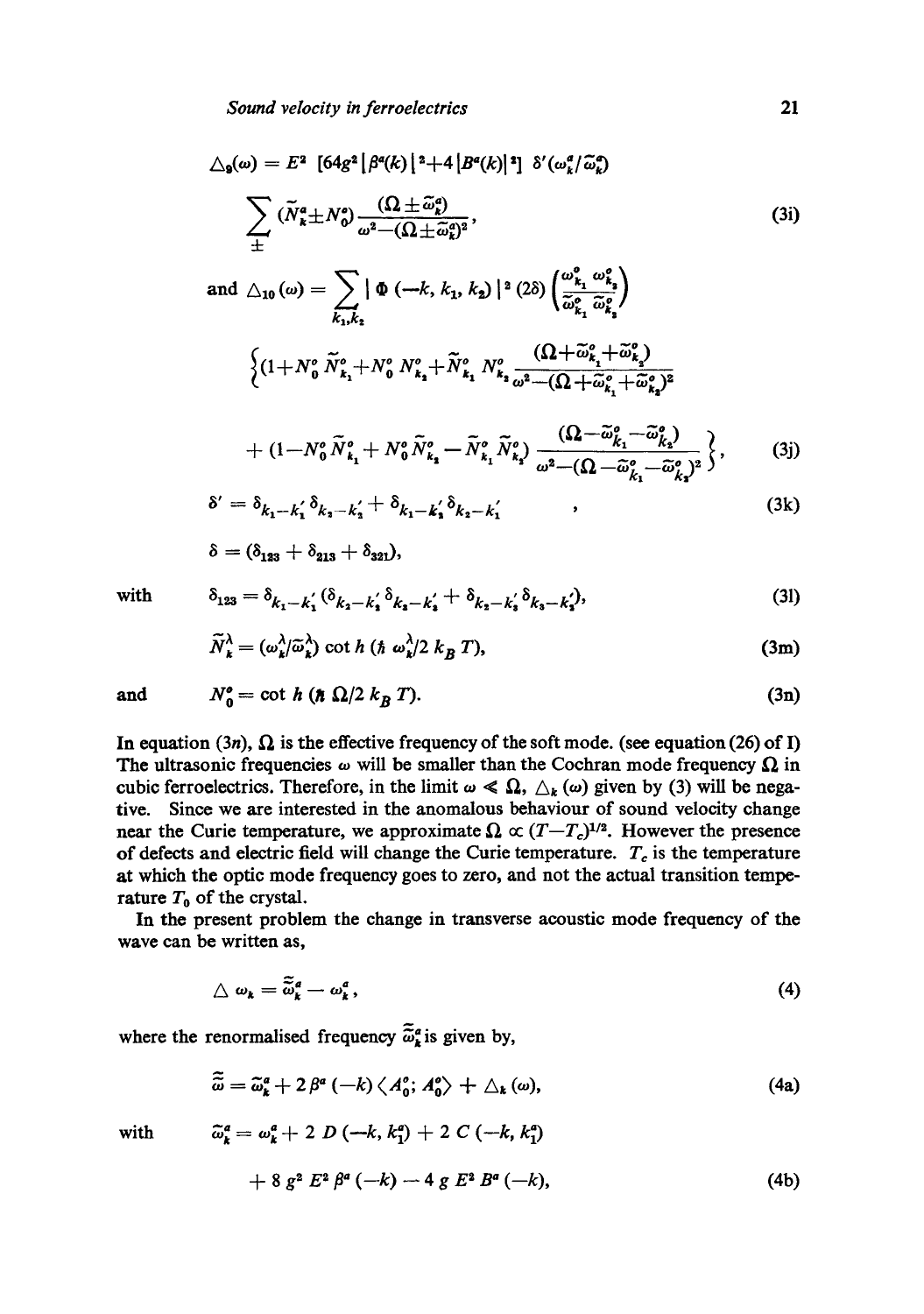and  $\Delta_k(\omega)$  being the real-part of the response function (equation (2)). Thus, using (4) one can obtain the expression of the sound velocity change (equation (1)). Taking the temperature variance of the soft mode frequency as  $\Omega \propto (T-T_c)^{1/2}$  for small values of k (in the limit  $\omega \ll \Omega$ ), the temperature dependence of the sound velocity change can be expressed as,

$$
\triangle c = \frac{1}{k} \bigg[ A_1 + A_2 E^2 + (A_3 + A_4 E^2) T + (A_5 + E^2 A_6 T + A_7 T^2) \frac{1}{(T - T_c)^{1/2}} + (A_8 + A_9 T + A_{10} E^2) \frac{T}{(T - T_c)}
$$
  
+ 
$$
A_{11} \frac{T^2}{(T - T_c)^{3/2}} \bigg],
$$
 (5)

where  $A_i$ 's (i=1, ..., 11) denote the temperature and electric field independent terms in  $\Delta \omega_k$  (equation (4) for  $\omega \ll \Omega$ ).  $A_1$  is only defect-dependent, while the rest depend upon impurity concentration, anharmonic force constants and electric moment terms. The expression (5) does not give the explicit temperature dependence of  $\Delta c$  because of the renormalisation effects. The renormalised frequencies of each phonon mode appearing in real and imaginary parts of polarisation operator may produce some change in the temperature dependence. The various temperature dependences of  $\Delta c$  given in (5) are due to temperature variance of soft mode frequency  $(Qa(T-T_c)^{\frac{1}{2}})$  and higher order anharmonicities present in the crystal. The T and and  $T^2$  dependences of  $\Delta c$  are due to third- and fourth-order anharmonicities respectively in the presence of higher order electric moment terms. One can see from equation (1), (3) and (4) impurity influences change in velocity. The magnitude of the parameters  $C$  (mass change) and  $D$  (harmonic force constant changes) determines the magnitude of the defects to  $\triangle c$ . It is also evident from (3a) and (3b) that the mass and force constant changes due to impurity also give cancellation effects. We also see from (3e), (3h), (3i) and (4b) that change in sound velocity depends upon the applied electric field and the signs and relative magnitudes of the higher order anharmonic and electric dipole moment coefficients. The electric field dependence of  $\triangle c$  at a constant temperature (well above  $T_c$ ) can be given as,  $K_1 + K_2 E^2$ , where  $K_1$ and  $K_2$  are field independent coefficients. The relative magnitudes and signs of the coupling coefficients determine the change in sound velocity due to an applied electric field.

Near the Curie temperature  $T_c$ , the frequency of soft mode tends to zero and hence the  $N_0^o$  appearing in (3) tends to infinity, decreasing the sound velocity anomalously. This agrees with the findings of Tani and Naoyuki (1969). However, Tani and Naoyuki (1969), using correlation function of Mori (1965) have taken the anharmonicity upto third order only in the Silverman-Joseph Hamiltonian for a pure displacive ferroelectrics; we have taken the anharmonicity upto the fourth order in the presence of both the impurity and electric field. Thus taking the modified Hamiltonian and using the Green's function technique (Zubarev 1960), we have obtained in (5) the temperature dependence of the sound velocity change.